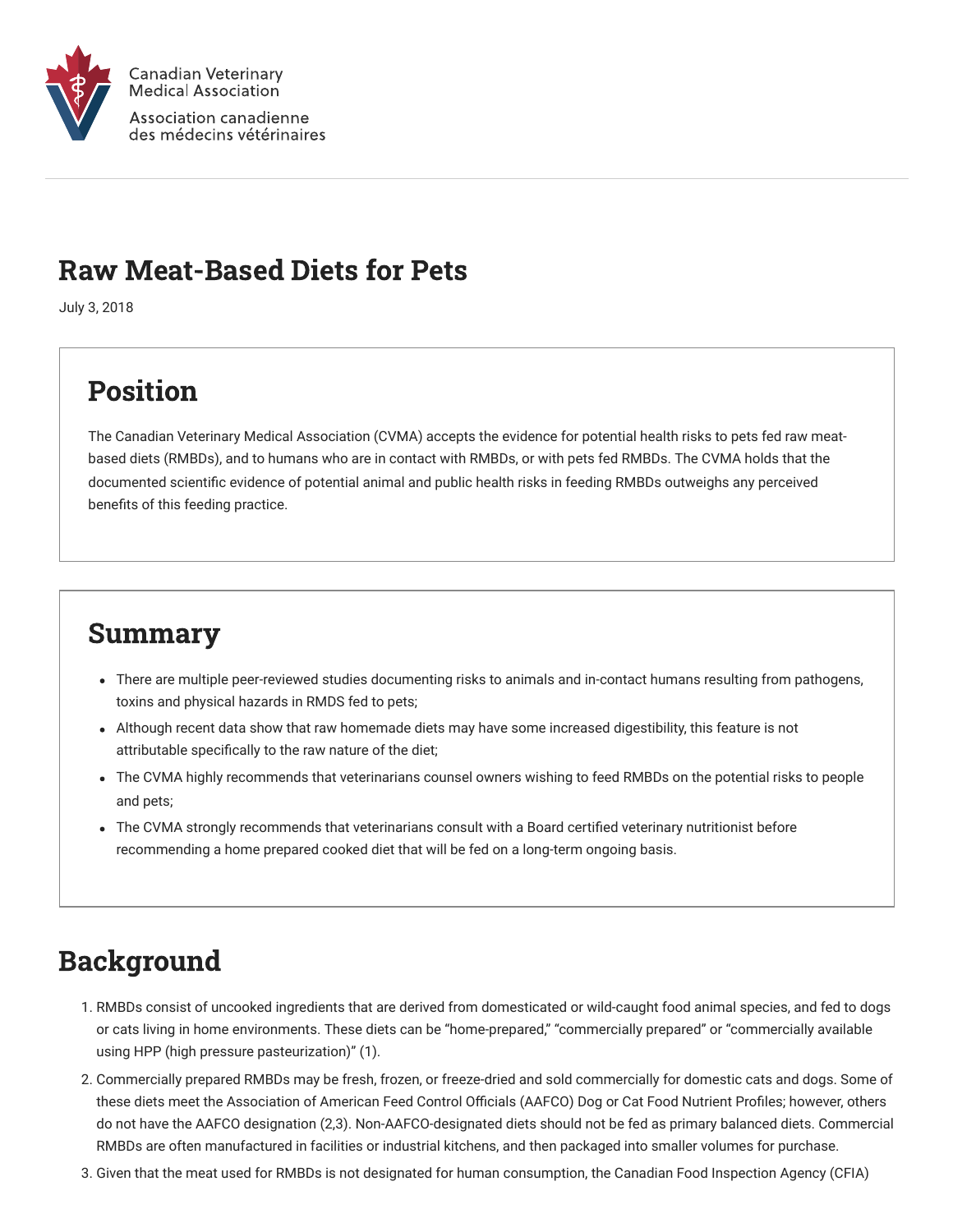does not require or uphold any specific meat inspection requirements or microbial testing during food manufacturing and storage. Pet food is only regulated by the CFIA if it is imported into Canada (4).

- 4. There is evidence that owners feeding RMBDs are more likely to rely on informal advice such as that gleaned from the Internet and less on that obtained from a veterinarian (5).
- 5. There are multiple peer-reviewed studies documenting potential risks to both pets and humans who are in contact with pets from pathogens, inhibitory substances and/or physical hazards present in raw meat diets (6,7). The following situations have been reported to occur as a result of RMBD fed to pets (8-26).
	- a) tooth fracture, obstipation, constipation, perforation along gastrointestinal tract;
	- b) exposure to inhibitory substances ingredients such as founds in raw fish (containing thiaminase which metabolizes thiamine and can lead to thiamine deficiency), and in raw eggs containing avidin which binds to biotine and cause biotine deficiency, etc.
	- c) shedding bacterial pathogens in stool (may also be transmitted by licking), possibly leading to significant zoonotic infections to humans. Pathogens of concern include but are not limited to: Escherichia coli, Salmonella, and Campylobacter, Brucella.
	- d) increased risk of human infection in hospital or nursing home patients who participate in pet visitation;
	- e) increased risk of infection in immune-compromised members of a household;
	- f) increased risk of infection in very young children from exposure to RMBD food, food bowls, and feces of pets consuming raw food diets;
	- g) increased risk of infection for old, young puppies/kittens, and pets receiving immunosuppressive drugs;
	- h) increased risk of infection for hospitalized pets when housed in the same kennel or close vicinity of other pets;
	- i) bacterial pathogens in raw foods and in the stool of pets fed raw foods have increased patterns of antimicrobial resistance;
	- j) significant health risks to growing puppies and adult dogs from potential nutritional deficiencies.
- 6. Although recent data show raw homemade diets may have some increased digestibility, this feature is not specific to the raw nature of the diet. It appears to vary greatly depending on the raw diet and how it is processed (ground being more digestible than whole prey, for example) (27). The digestibility of RMBDs is similar to cooked diets. In the latter case, microbial contamination would be reduced or eliminated (28).
- 7. The CVMA highly recommends that veterinarians counsel owners wishing to feed RMBDs on the risks to themselves and their pets as a result of feeding RMBDs. This conversation should be documented in the medical record.
- 8. The CVMA strongly recommends, in the case of home-prepared cooked diets which have been recommended by the veterinarian, that the veterinarian and owner consult with a board-certified veterinary nutritionist to determine if the owner is using a safe and nutritionally balanced recipe. The CVMA advises that veterinarians who choose to recommend or sell RMBDs for pets under their care are aware of potential liability should a pet or human become ill due to pathogens originating from RMBDs.
- 9. The CVMA advises veterinarians who recommend RMBDs to inform pet owners of associated risks and to educate owners on how to mitigate the potential risk of pathogen exposure from handling such products and/or in managing pets consuming the diets.
- 10. The CVMA encourages pet owners who elect to not feed their animals commercially prepared diets (raw or cooked) to seek advice from a board-certified veterinary nutritionist regarding the preparation of nutrition-balanced, home-cooked diets. Information authored by such nutritional experts is widely available on-line.
- 11. The CVMA encourages federal authorities to implement an inspection system designed to mitigate risks from diseases transmissible to humans through raw meat-based diets for pets in the interest of public health.

#### References

1 Current knowledge about the risks and benefits of raw meat–based diets for dogs and cats J Am Vet Med Assoc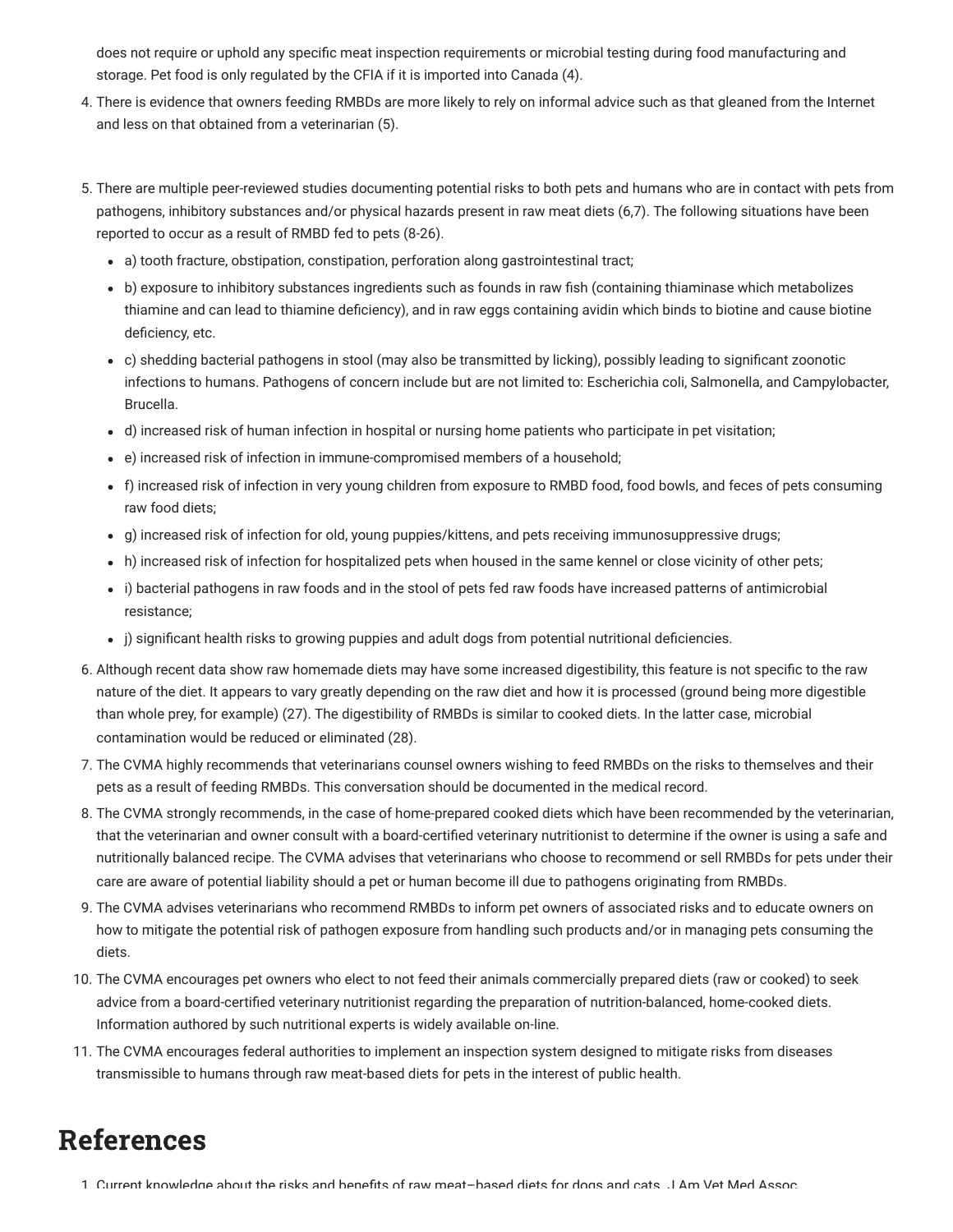- 1. Current knowledge about the risks and benefits of raw meat based diets for dogs and cats. J Am Vet Med Assoc 2013;243:1549-1558. Available from: **<http://avmajournals.avma.org/doi/abs/10.2460/javma.243.11.1549>** *Last accessed October 3, 2017.*
- 2. Dillitzer N, Becker N, Kienzle E. Intake of minerals, trace elements, and vitamins in bone and raw food rations fed in adult dogs. Brit J of Nutr 2011;106:S53-S56. Available from: **<https://www.ncbi.nlm.nih.gov/pubmed/22005436>** *Last accessed October 3, 2017.*
- 3. Pet Food Association of Canada. Available from: **<http://pfac.com/>** *Last accessed October 3, 2017*.
- 4. CFIA Import Policies on Pet Food. Available from: **http://www.inspection.gc.ca/animals/terrestrial[animals/imports/policies/animal-products-and-by-products/pet-food/eng/1321129023397/1321129556426](http://www.inspection.gc.ca/animals/terrestrial-animals/imports/policies/animal-products-and-by-products/pet-food/eng/1321129023397/1321129556426)** *Last accessed October 3, 2017.*
- 5. Morgan SK, Willis S, Shepherd ML. Survey of owner motivations and veterinary input of owners feeding diets containing raw animal products. Peer J 2017;2:e3031. Available from: **<https://peerj.com/articles/3031/>** *Last accessed October 3, 2017*.
- 6. Olkkola S, Kovanen S, Roine J, Hänninen ML, Hielm-Björkman A, Kivistö R. Population Genetics and Antimicrobial Susceptibility of Canine Campylobacter Isolates Collected before and after a Raw Feeding Experiment. PLoS One 2015;10:e0132660. Available from: **<http://journals.plos.org/plosone/article?id=10.1371/journal.pone.0132660>** *Last accessed October 3, 2017*.
- 7. Kerr KR, Beloshapka AN, Morris CL, et al. Evaluation of four raw meat diets using domestic cats, captive exotic felids, and cecectomized roosters. J Anim Sci 2013;91:225-237. Available from: **<https://www.ncbi.nlm.nih.gov/pubmed/23048161>** *Last accessed October 3, 2017*.
- 8. Fauth E, Freeman LM, Cornjeo L, Markovich JE, Janecko N, Weese JS. Salmonella bacteriuria in a cat fed a Salmonellacontaminated diet. J Am Vet Med Assoc 2015;247:525-530. Available from: **<https://avmajournals.avma.org/doi/10.2460/javma.247.5.525>** *Last accessed October 3, 2017*.
- 9. Nemser SM, Doran T, Grabenstein M, McConnell T, McGrath T, Pamboukian R, Smith AC, Achen M, Danzeisen G, Kim S, Liu Y, Robeson S, Rosario G, McWilliams Wilson K, Reimschuessel R. Investigation of Listeria, Salmonella, and toxigenic Escherichia coli in various pet foods. Foodborne Pathog Dis 2014;11:706-709. Available from: **<https://www.liebertpub.com/doi/abs/10.1089/fpd.2014.1748>** *Last accessed October 3, 2017*.
- 10. Leonard EK, Pearl DL, Janecko N, Finley RL, Reid-Smith RJ, Weese JS, Peregrine AS. Risk factors for carriage of antimicrobialresistant Salmonella spp. and Escherichia coli in pet dogs from volunteer households in Ontario, Canada, in 2005 and 2006. Am J Vet Res 2015;76:959-968. Available from: **<https://avmajournals.avma.org/doi/10.2460/ajvr.76.11.959>** *Last accessed October 3, 2017*.
- 11. Schlesinger DP, Joffe D. Raw food diets in companion animals: A critical review. Can Vet J 2011;52:50-54.
- 12. Leonard EK, Pearl DL, Finley RL, et al. Evaluation of pet-related management factors and the risk of Salmonella spp. carriage in pet dogs from volunteer households in Ontario (2005-2006). Zoonoses Public Health 2011;58:140-149. Available from: **<https://www.ncbi.nlm.nih.gov/pubmed/20163574>** *Last accessed October 3, 2017*.
- 13. Taylor MB, Geiger DA, Saker KE, Larson MM. Diffuse osteopenia and myelopathy in a puppy fed a diet composed of an organic premix and raw ground beef. J Am Vet Med Assoc 2009;234:1041-1048. Available from: **<http://avmajournals.avma.org/doi/abs/10.2460/javma.234.8.1041>** *Last accessed October 3, 2017*.
- 14. Lenz J, Joffe D, Kauffman M, Zhang Y, LeJeune J. Perceptions, practices, and consequences associated with foodborne pathogens and the feeding of raw meat to dogs. Can Vet J 2009;50:637-643.
- 15. Lefebvre SL, Reid-Smith R, Boerlin P, Weese JS. Evaluation of the Risks of Shedding Salmonellae and Other Potential Pathogens by Therapy Dogs Fed Raw Diets in Ontario and Alberta. Zoonoses Public Health 2008;55:470-480. Available from: **<https://pdfs.semanticscholar.org/e75a/98b422b682dd6602f2fb2a5c96c66f72cfe0.pdf>** *Last accessed October 3, 2017.*
- 16. Finley R, Reid-Smith R, Ribble C, Popa M, Vandermeer M, Aramini J. The occurrence and antimicrobial susceptibility of Salmonellae isolated from commercially available raw food diets in three Canadian cities. Zoonoses Public Health 2008;55:462- 469. Available from: **<https://www.ncbi.nlm.nih.gov/pubmed/18811907>** *Last accessed October 3, 2017*.
- 17. Finley R, Ribble C, Aramini J, et al. The risk of Salmonellae shedding by dogs fed Salmonella-contaminated commercial raw food diets. Can Vet J 2007;48:69-75.
- 18. Weese JS, Rousseau J. Survival of Salmonella Copenhagen in food bowls following contamination with experimentally inoculated raw meet: Effects of time, cleaning, and disinfection. Can Vet J 2006;47:887-889.